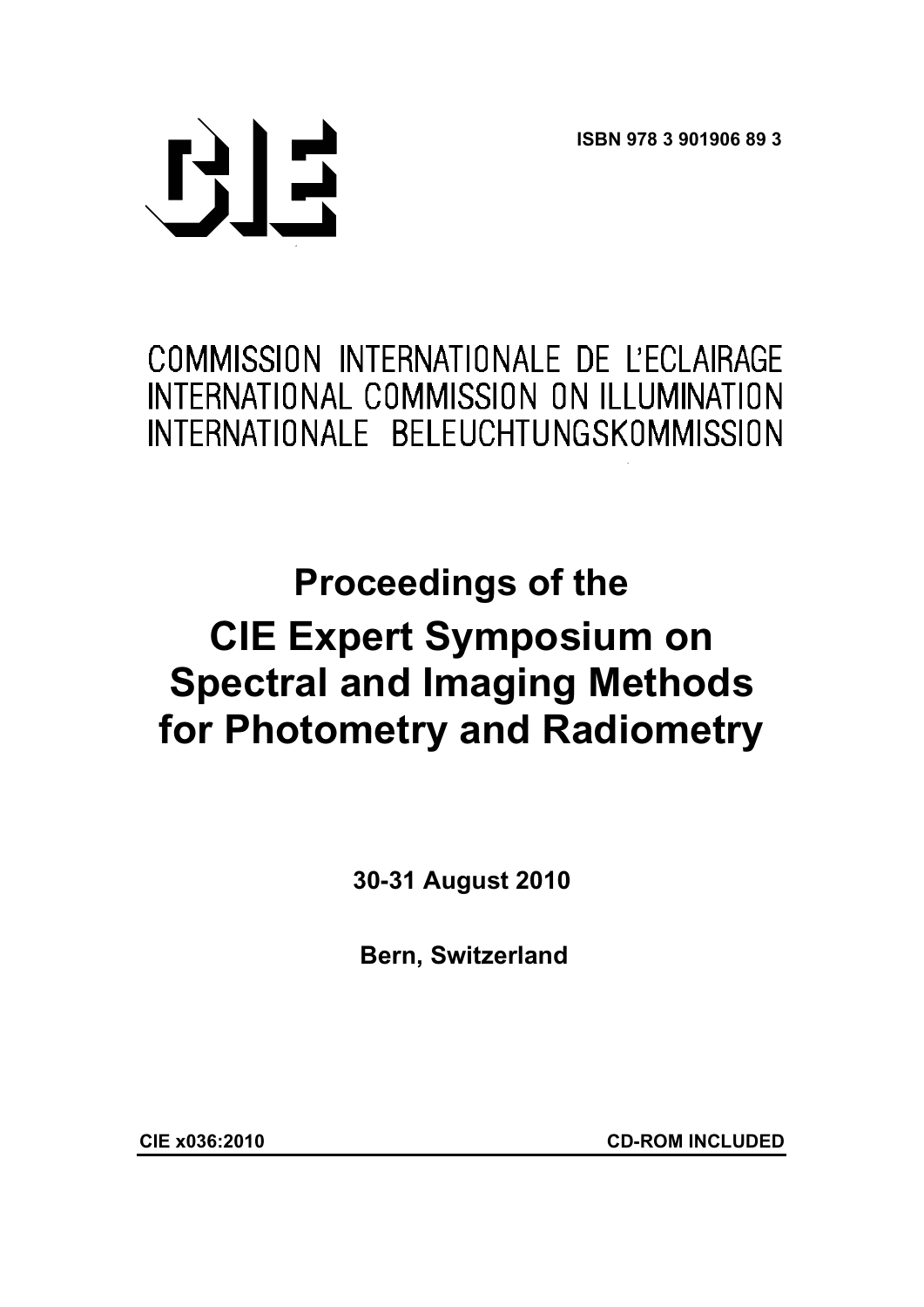Any mention of organisations or products does not imply endorsement by the CIE. Whilst every care has been taken in the compilation of any list, up to the time of going to press, these may not be comprehensive.

© CIE 2010

All rights reserved. Unless otherwise specified, no part of this publication may be reproduced or utilized in any form or by any means, electronic or mechanical, including photocopying and microfilm, without the permission in writing from the CIE Central Bureau at the address below.

> Commission Internationale de l'Eclairage CIE Central Bureau Kegelgasse 27 A-1030 Vienna AUSTRIA Tel.: +43 1 714 31 87 0 Fax: +43 1 714 31 87 18 e-mail: ciecb@cie.co.at WWW: http://www.cie.co.at/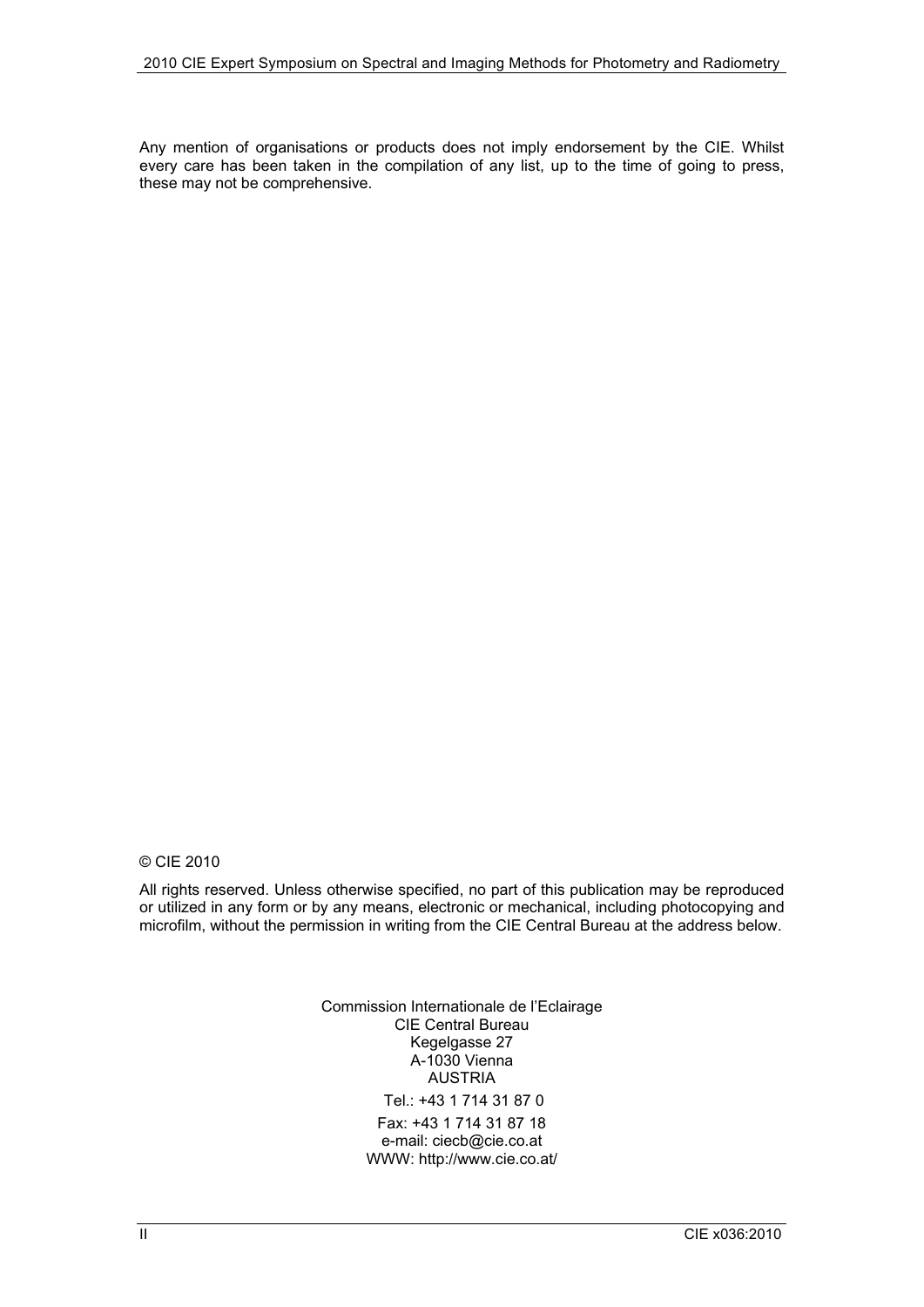

Expert Symposium on Spectral and Imaging Methods for Photometry and Radiometry

CIE thanks for their generous sponsorship of this CIE Conference



**Since 1993** 



TechnoTeam

**Bildverarbeitung GmbH** 





KONICA MINOLTA



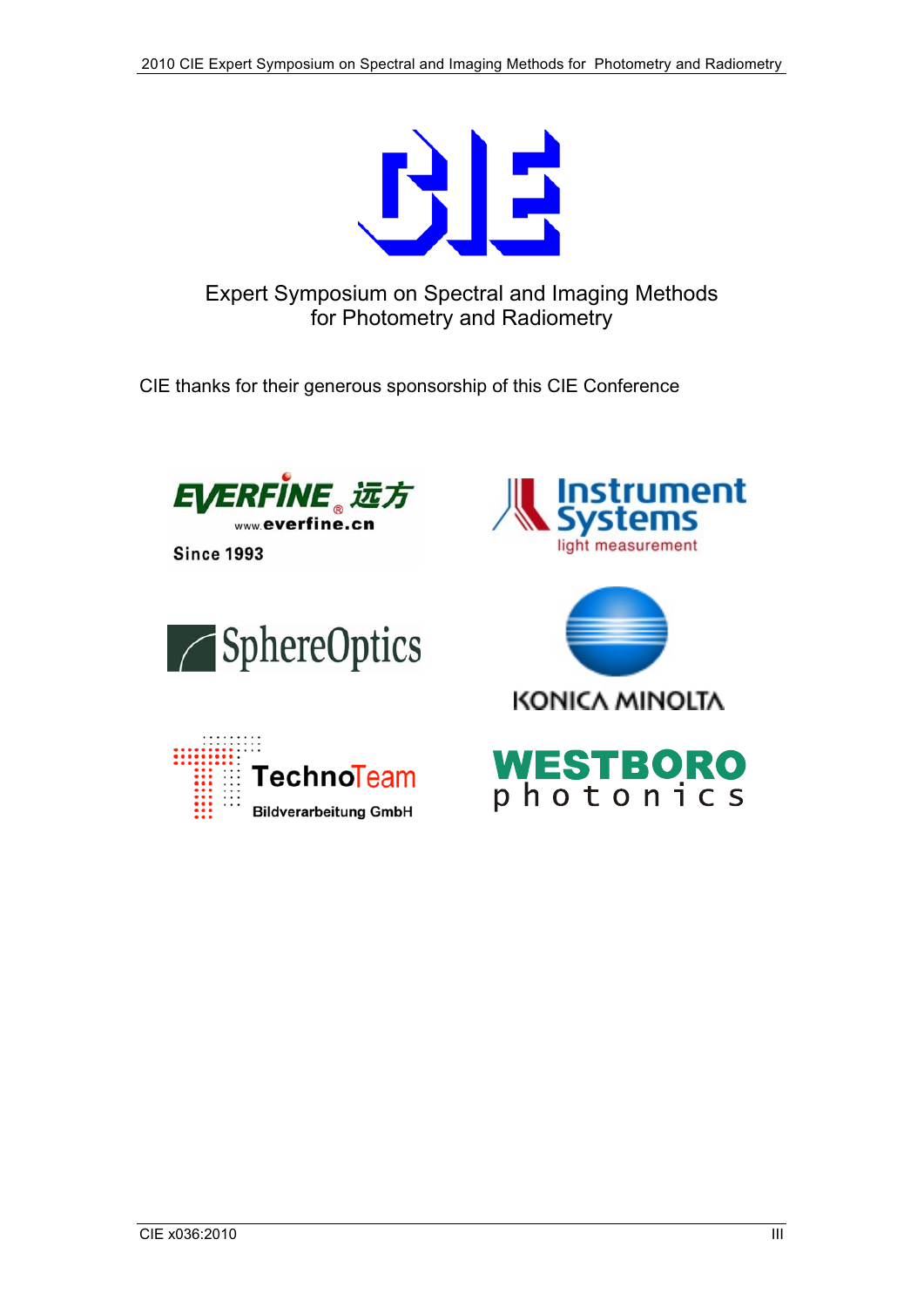| <b>Symposium Co-Chairs</b>   | Peter Blattner (CIE Division 2 Member Switzerland)    |
|------------------------------|-------------------------------------------------------|
|                              | Yoshi Ohno (CIE Division 2 Director)                  |
|                              |                                                       |
| <b>Symposium Secretariat</b> | Marlise Hähni (SLG)                                   |
|                              | Reto Abächerli (SLG)                                  |
|                              |                                                       |
| <b>Organizing Committee</b>  | Tony Bergen (CIE Division 2 Member Australia)         |
|                              | Jim Gardner (CIE Division 2 Editor)                   |
|                              | Teresa Goodman (CIE Vice-President Publicaitons)      |
|                              | Norb Johnson (CIE Division 2 Associate Director)      |
|                              | Martina Paul (CIE Central Bureau)                     |
|                              | Georg Sauter (CIE Division 2 Associate Director)      |
|                              | Armin Sperling (CIE Division 2 Secretary)             |
|                              | Guy Vandermeersch (CIE Division 2 Associate Director) |
|                              |                                                       |
| <b>Other Contributors</b>    | Leena-Louise Martinez (CIE Central Bureau)            |
|                              |                                                       |
| <b>Exhibitors</b>            | <b>INSTRUMENT SYSTEMS GmbH, Germany</b>               |
|                              | SPHEREOPTICS, Germany                                 |
|                              | EVERFINE, China                                       |
|                              | KONICA MINOLTA, Japan                                 |
|                              | <b>WESTBORO PHOTONICS, Canada</b>                     |
|                              | TECHNOTEAM BILDVERARBEITUNG GmbH, Germany             |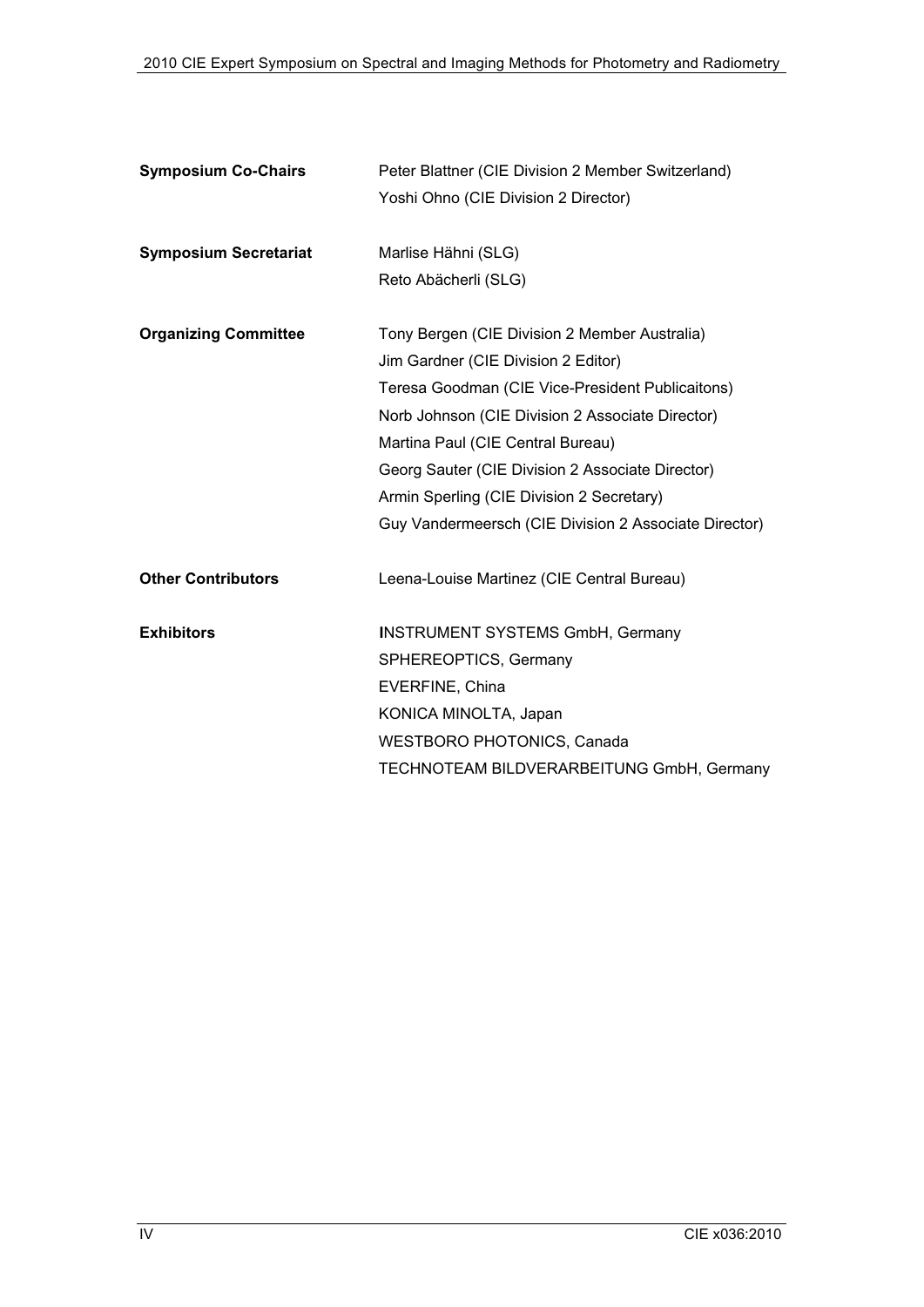#### **INTRODUCTION**

This Symposium was organised by CIE Division 2 in cooperation with the Swiss Lighting Society (SLG), and was hosted by the Federal Office of Metrology (METAS), Bern, Switzerland. The two-day Symposium included a one day tutorial presenting the state-of-theart techniques in the field of photometry. Invited experts provided eight lectures from basic concepts to advanced techniques in photometric and colorimetric measurements, aiming at optical measurement engineers in a wide range of fields including LED and solid state lighting. On the second day, a Scientific Symposium featured 35 contributed papers presenting recent research in photometry, colorimetry, and radiometry with a focus on the methods using spectral and imaging techniques.

The Symposium had four sessions, Session I: Goniophotometry and Spatial Methods, Session II: Imaging and Spectral Methods, Session III: Metrology for LEDs, and Session IV: Advances in Radiometry, with 16 oral presentations and 19 poster presentations.

The Symposium was followed by CIE Division 2 Technical Committee meetings and annual Division meeting for three days.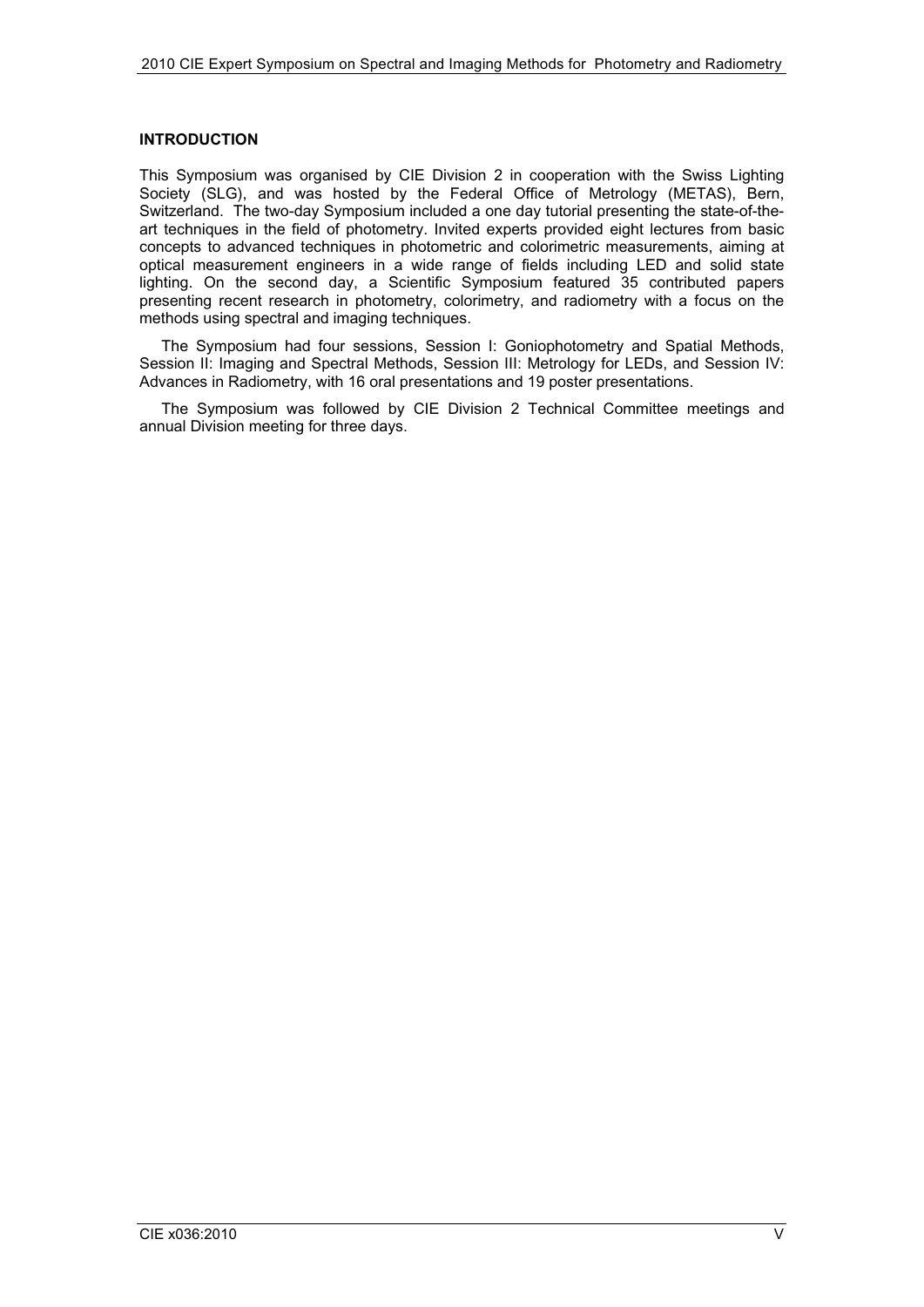<span id="page-5-0"></span>

## **Expert Symposium on Spectral and Imaging Methods for Photometry and Radiometry**

### **Contents**

The following table provides an overview of the Papers and Posters presented at the Conference. The papers are published in the Proceedings in consecutive order of presentation. The authors are responsible for the contents of their papers

| <b>Oral Presentations</b>                                                                   |    |
|---------------------------------------------------------------------------------------------|----|
| OP <sub>01</sub>                                                                            |    |
| R. Rykowski                                                                                 |    |
| SPECTRAL RAY TRACING FROM NEAR FIELD GONIOPHOTOMETER<br><b>MEASUREMENTS</b>                 | 1  |
| <b>OP02</b>                                                                                 |    |
| J. Quintero, S. Forment and P. Hanselaer                                                    |    |
| A COMPARISON BETWEEN NEAR FIELD AND FAR FIELD<br>GONIOPHOTOMETER MEASUREMENTS               | 9  |
| OP <sub>03</sub>                                                                            |    |
| C. Schwanengel                                                                              |    |
| LUMINOUS INTENSITY DISTRIBUTION AND RAY DATA MEASUREMENT                                    | 14 |
| <b>OP04</b>                                                                                 |    |
| Q. Li, H. Shen and J. Pan                                                                   |    |
| 2D SPECTRAL AND LUMINANCE MEASUREMENT DEVICE                                                | 16 |
| <b>OP05</b>                                                                                 |    |
| M. Pisani, M. Zucco and P. Bianco                                                           |    |
| HYPERSPECTRAL IMAGING DEVICE FOR COLOUR MEASUREMENTS                                        | 21 |
| <b>OP06</b>                                                                                 |    |
| U. Krüger, K. Anhalt, D.R. Taubert, F. Schmidt and J. Hartmann                              |    |
| CCD-CAMERA FOR MEASURING TEMPERATURE AND SPECTRAL<br><b>RADIANCE</b>                        | 26 |
| <b>OP07</b> *                                                                               |    |
| E. Perret, T. Balmer and M. Heuberger                                                       |    |
| HIGH ACCURACY CALIBRATION OF OPTICAL SPECTROMETER<br>(HICALOS)                              | 33 |
| <b>OP08</b>                                                                                 |    |
| S. Nevas, G. Wübbeler, A. Sperling, A. Teuber, C. Elster and K. Stock                       |    |
| PRACTICAL METHOD FOR BANDPASS AND STRAY LIGHT CORRECTION<br>OF ARRAY SPECTRORADIOMETER DATA | 35 |

l

Full paper was not received.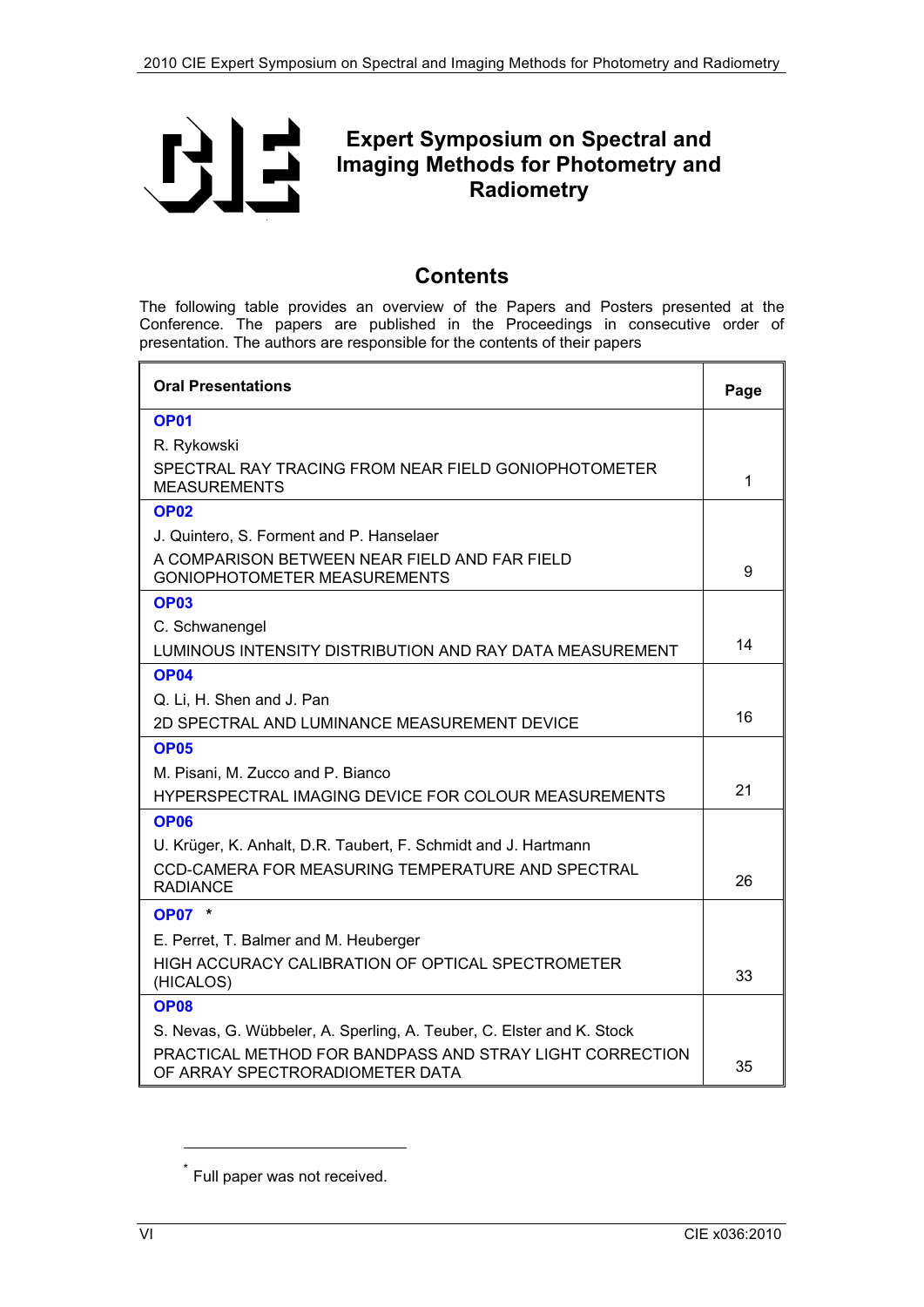| <b>Oral Presentations</b>                                                                                                               | Page |
|-----------------------------------------------------------------------------------------------------------------------------------------|------|
| <b>OP09</b>                                                                                                                             |      |
| A. Keppens, Y. Zong, Y. Ohno, G. Deconick and P. Hanselaer                                                                              |      |
| DETERMINING PHOSPHORS' EFFECTIVE QUANTUM EFFICIENCY FOR<br>REMOTE PHOSPHOR TYPE OF LED MODULES                                          | 39   |
| <b>OP10</b>                                                                                                                             |      |
| D. Konjhodzic and R. Distl                                                                                                              |      |
| METROLOGY FOR LED LAMPS AND MODULES                                                                                                     | 43   |
| <b>OP11</b>                                                                                                                             |      |
| T. Mou, Y. Zong and Y. Ohno                                                                                                             |      |
| MEASUREMENT OF WEIGHTED LED RADIANCE RELATED TO<br>PHOTOBIOLOGICAL SAFETY                                                               | 47   |
| <b>OP12</b>                                                                                                                             |      |
| Yugin Zong                                                                                                                              |      |
| UNCERTAINTY ANALYSIS OF STRAY-LIGHT CORRECTION                                                                                          | 50   |
| <b>OP13</b>                                                                                                                             |      |
| J. Decuypere, J-L. Capron, T. Dutoit, M.Renglet<br>INFLUENCE OF MATERIAL SPECTRAL REFLECTANCE ON VISION IN<br><b>MESOPIC CONDITIONS</b> | 55   |
| <b>OP14</b> *                                                                                                                           |      |
| K-G. Lee, X. Chen, H. Eghlidi, E. Ikonen, S. Götzinger and V. Sandoghdar                                                                |      |
| A PREDICTABLE BRIGHT SINGLE PHOTON SOURCE                                                                                               | 60   |
| <b>OP15</b>                                                                                                                             |      |
| K.M. Nield, G. Porrovecchio and M. Smid                                                                                                 |      |
| EVALUATION OF THE LINEARITY PERFORMANCE OF SILICON TRAP<br>DETECTORS WITH SWITCH INTEGRATOR AMPLIFIERS AT LOW<br><b>OPTICAL POWERS</b>  | 62   |
| <b>OP16</b>                                                                                                                             |      |
| G.P. Eppeldauer, J. Zeng, H.W. Yoon and T.C. Larason                                                                                    |      |
| EXTENSION OF THE NIST SPECTRAL POWER AND IRRADIANCE<br>RESPONSITIVITY CALIBRATIONS TO 2.5 MICROMETERS                                   | 66   |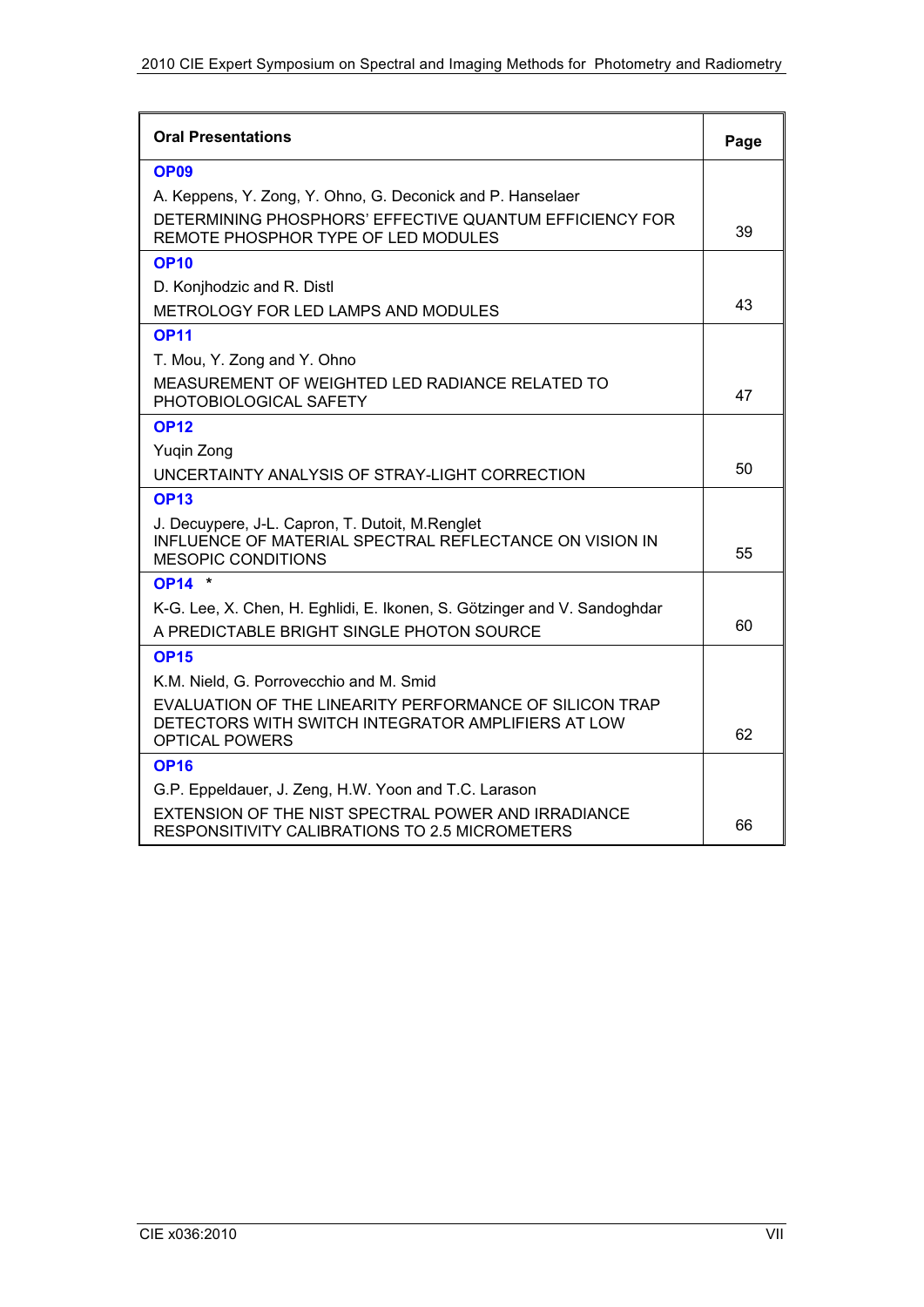| <b>Poster Presentations</b>                                                                                                     | Page |
|---------------------------------------------------------------------------------------------------------------------------------|------|
| <b>P01</b>                                                                                                                      |      |
| A. Bartsey, R. Belyaev and R. Stolyarevskaya                                                                                    |      |
| NEAR FIELD GONIOPHOTOMETER: EXPERIENCE OF RESEARCH AND<br><b>USE</b>                                                            | 72   |
| <b>P02</b>                                                                                                                      |      |
| T. Moggridge                                                                                                                    |      |
| IMAGING BRDF: MEASURING REFLECTANCE AND CHROMATICITY AS A<br>FUNCTION OF ANGLE USING AN IMAGING SYSTEM                          | 76   |
| <b>P03</b>                                                                                                                      |      |
| A.M. Rabal, A. Ferrero, J.L. Fontecha, A. Pons, J. Campos, A. Corróns<br>and A.M. Rubiño                                        |      |
| GONIO-SPECTROPHOTOMETER FOR LOW-UNCERTAINTY<br>MEASUREMENTS OF BIDIRECTIONAL SCATTERING DISTRIBUTION<br><b>FUNCTION (BSDF)</b>  | 79   |
| P04 *                                                                                                                           |      |
| P. Boher, T. Bignon and T. Leroux                                                                                               |      |
| NEAR FIELD CHARACTERIZATION OF LED SOURCES WITH FOURIER<br><b>OPTICS INSTRUMENT</b>                                             | 85   |
| <b>P05</b>                                                                                                                      |      |
| D. Crespo, J. Campos, A. Pons and A. Ferrero                                                                                    |      |
| CMOS CAMERA RESPONSE NONLINEARITY                                                                                               |      |
| P06 *                                                                                                                           |      |
| D-H. Lee, S. Park, G. Zaid and S-N. Park                                                                                        |      |
| BANDWIDTH CORRECTION IN SPECTRAL RESPONSITIVITY<br><b>MEASUREMENT USING LEDS</b>                                                | 92   |
| <b>P07</b>                                                                                                                      |      |
| Y.J. Liu, G. Xu, X.B. Huang, F. Manoochen and E. Ikonen                                                                         |      |
| APPLICATION OF INGAAS TRAP DETECTOR IN THE MULTI-<br>WAVELENGTH FILTER RADIOMETER FOR SPECTRAL IRRADIANCE<br><b>MEASUREMENT</b> | 94   |
| <b>P08</b>                                                                                                                      |      |
| G. Bizjak, M. Lindemann, A. Sperling and G. Sauter                                                                              |      |
| TUNABLE LED COLOUR SOURCE                                                                                                       | 99   |
| <b>P09</b>                                                                                                                      |      |
| Y.C. Lee                                                                                                                        |      |
| OPTICAL CHARACTERISTICS OF CONVENTIONAL AND LED<br><b>FLUORESCENT TUBES</b>                                                     | 103  |

l

<sup>\*</sup> † Full paper was not received.